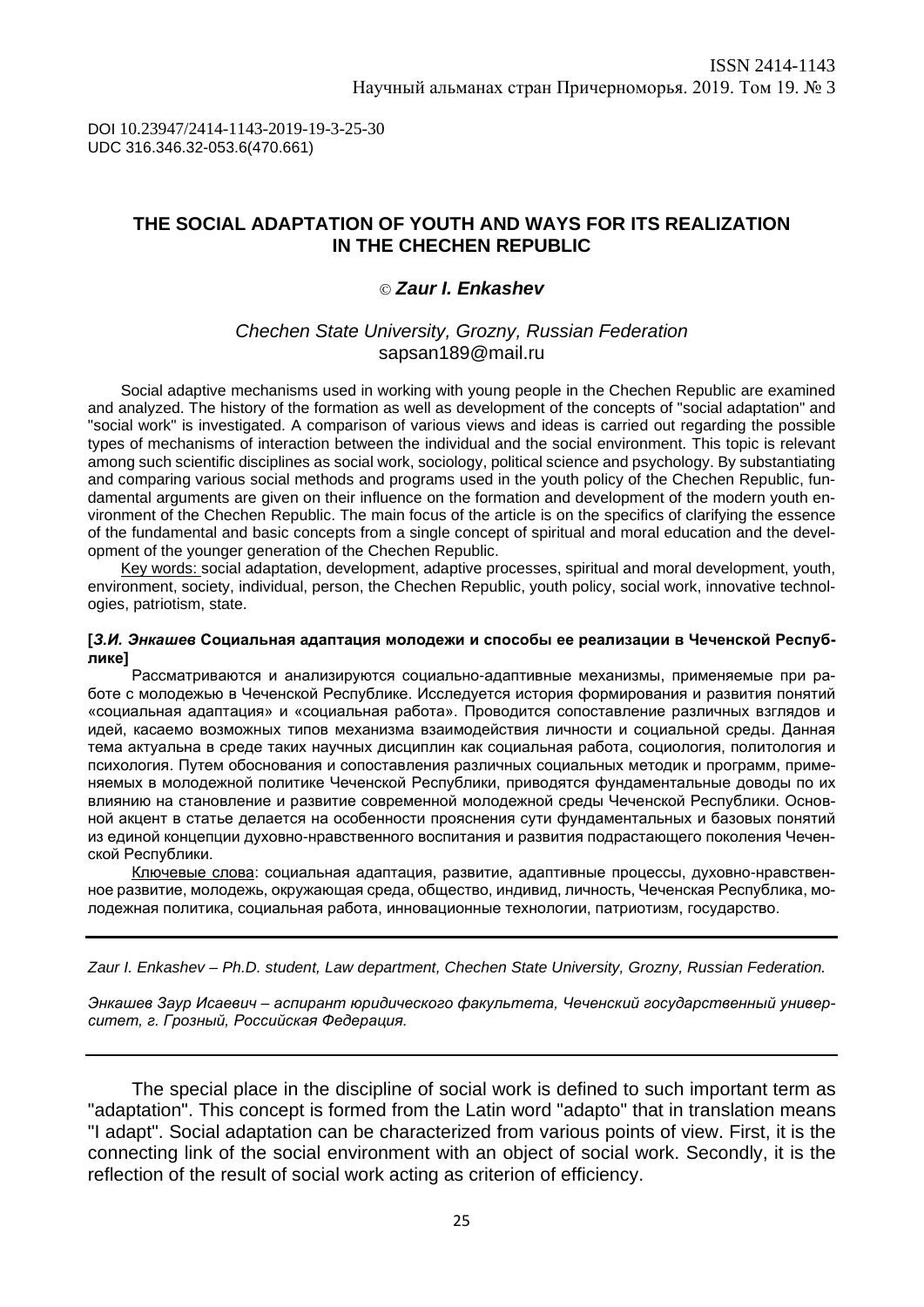One of necessary conditions for the due operational efficiency of the social worker, by right it is considered to be his knowledge of social and adaptive processes. In particular, his knowledge about those processes which happen in the modern developed society. These processes suppose the existence of appropriate technology.

It should be noted that there are a lot of processes thanks to which the person can be, anyway, interdependent with nature. It is very important for the social worker to choose corresponding, and of course, the most suitable techniques and mechanisms of social adaptation correctly. It is about that the human physiology will be in harmony with spiritual qualities. Here the following phrase is appropriate: a sound mind in a sound body.

Besides, in harmony there have to be three components of the person:

1) Feelings (desires, need, requirement);

2) Psychical equilibrium (social values, morals, religion);

3) Rationality (knowledge, judiciousness).

The adaptive stage in human activity is also connected with the person`s socialization. In the modern world, it is customary to allocate three levels of social adaptation of the person:

1. Macro environment or society – where adaptive processes of social groups of the population or individual are considered to be interdependent with cultural, spiritual and social aspects of the personality;

2. Microenvironment or group – where either adaptation of the individual or inconsistency of views with public group happen;

3. Individual adaptability – where personal tendency to harmony and pleasure is observed [10, pp. 23-24].

One of the steadily developing territorial subjects in the North Caucasus is the Chechen Republic. In the region the power and parents seek to bring up younger generation without war traces. Thanks to competent approach to this question, there are certain results and advances. As the younger generation of the republic is constantly surrounded with various social relationship, the process of social adaptation bears fruit.

Considering the fact that adaptation has rather various types, such as adaptive fitness to profession, rest, religion, family, principles, etc., with confidence it is possible to tell that any type of social adaptation will cadge from the individual of accomplishment of his functional abilities.

The adjusted and responsible activity of social services which is carried out with youth of the Chechen Republic gives the necessary support at the right time. For the present teenagers did not get into the corresponding social roles, the analysis of their social and adaptive abilities for their socialization is carried out necessarily. The fact that with youth motivational procedures are made is also important. It is very important that each teenager will find himself, and will be able to define the purposes on the future. As their choice also defines their future essence [9, p.130].

Thanks to the corresponding analysis and remedial actions of youth policy in the Chechen Republic, necessary results in refraction of unfortunate trends among young people are achieved.

Social adaptation of the Chechen youth to spiritual and moral changes, first of all, is accompanied by cultural activity. In particular, it belongs to the happening changes in educational and leisure spheres. Process with social adaptation to public changes is most complicated as it is connected with several differentiations in the cultural environment [8, pp. 38- 40].

It is also worth considering that social adaptation is a purposeful interaction of different elements of consciousness and behavior of the person. The main valuable system which is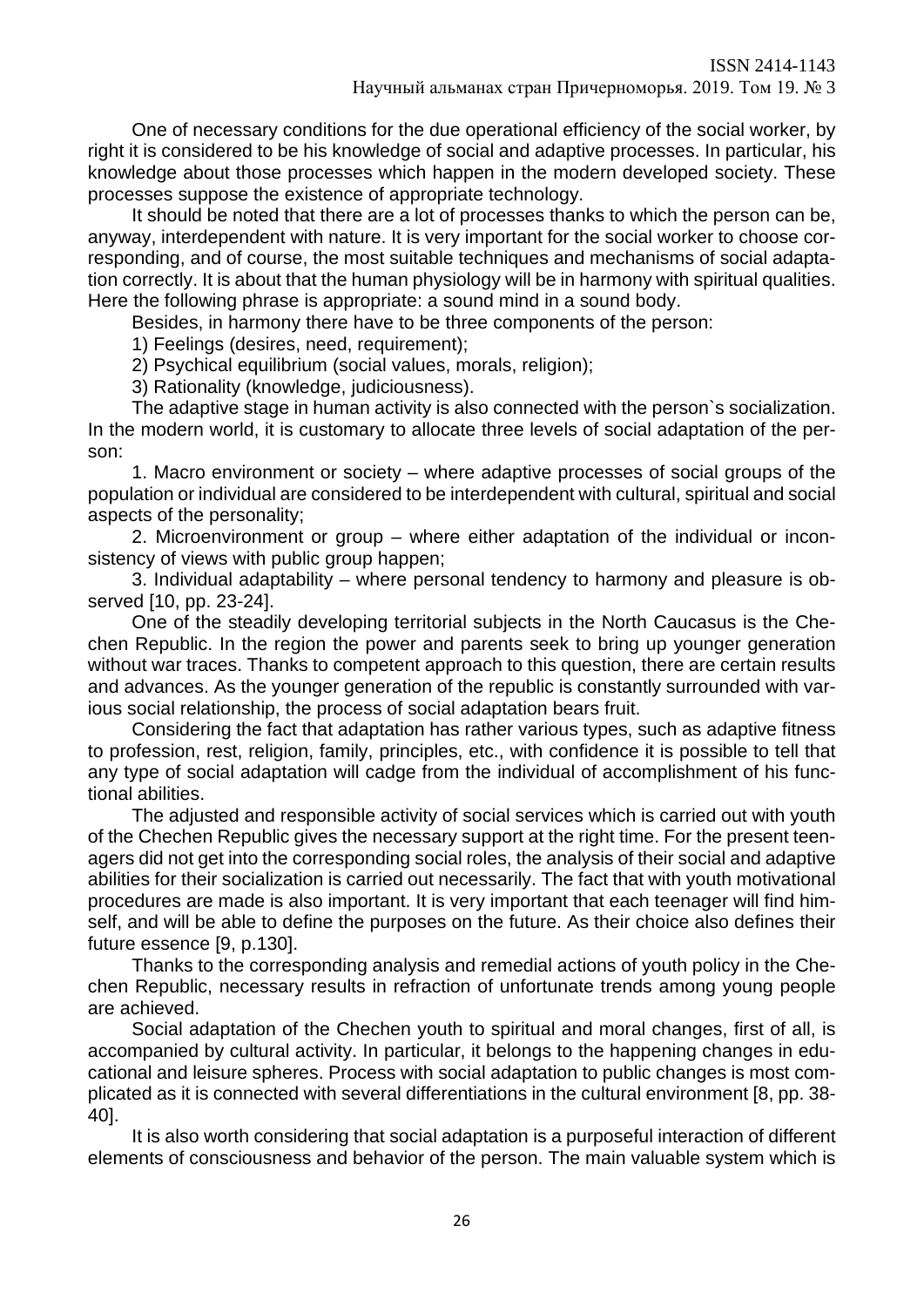external for the individual environment is established for the purpose of compliance and overcoming of disagreements.

One of important conditions of social adaptation of the Chechen youth to the modern social and economic situation is an adequate change in the youth`s consciousness. That means the corresponding choice of innovative strategy of economic behavior in society, readiness to bear personal responsibility for own life. Similar changes happen and have equal character. Though many young people among able-bodied population of the Chechen Republic show orientation to their social and economic dependence.

The independent and free individual financially secure and socially recognized is considered to be a priority personality in society. Similar priorities have to be alien for the younger generation of Chechnya.

Though all this is also connected with modernization of the country, however, it does not correspond to the Chechen's cult. Honour and dignity have to be in the priority of everyone. However, sociologists refer to the anemic condition of modern Russian society, and in particular, of youth. Modern rates of development of young people demand from society of advanced forms of development. It leads to the studying of mechanisms of public organization by the social worker.

It is also worth noticing that a social and psychological component of social adaptation, are in inseparable unity.

The mechanism of social adaptation of youth is obliged to be a uniform process of such features of human activity as consciousness and communication among young people of the republic. It is also worth focusing attention on the disclosure of the hidden opportunities of younger generation of Chechnya.

Considering a present condition of young people of the Chechen Republic, it is worth emphasizing, the developed and effectively pursued youth policy by the relevant departments of the republic. This policy is priority as all changes for the better are possible only at improvement of world outlook reference points of younger generation. Only the sane and healthy generation is capable to improve both economic and social stability in the region [6, p. 37].

The Spiritual Administration of Muslims of the Chechen Republic performs enormous work on strengthening of various social institutes, in particular the institution of the family. Much attention in the region is purposefully paid to the education of younger generation, as children and teenagers are the most active and mobile force of society. The youth represents potential force of social and spiritual processes which happen in our country.

First of all, social work has to be directed to the support of development of the healthy, educated and creative person who will uphold the Chechens` image and reputation. It is necessary to notice that at this stage of the formation, the youth of the Chechen Republic is a little involved in social practice. According to the last statistics of 2018, the share of such young people makes only 8% of the total number of youth of the Russian Federation [3, p. 35].

Consequently, the state tries to involve young people in more vigorous social activity. For this purpose, numerous contests for young and perspective people are organized, Presidential grants are allocated so that financially people will not need anything and will be able to realize themselves. However, development of innovative technologies, not always in the best quality affects younger generation of the Chechen Republic. The youth has a choice. To use them for the good or to the detriment. Parents should monitor it in order to avoid bad consequences.

Properly the mechanism of inclusion of youth into the political activity is involved in the region, as teenagers do not always find themselves in intellectual and sports sphere of action [3, p. 38].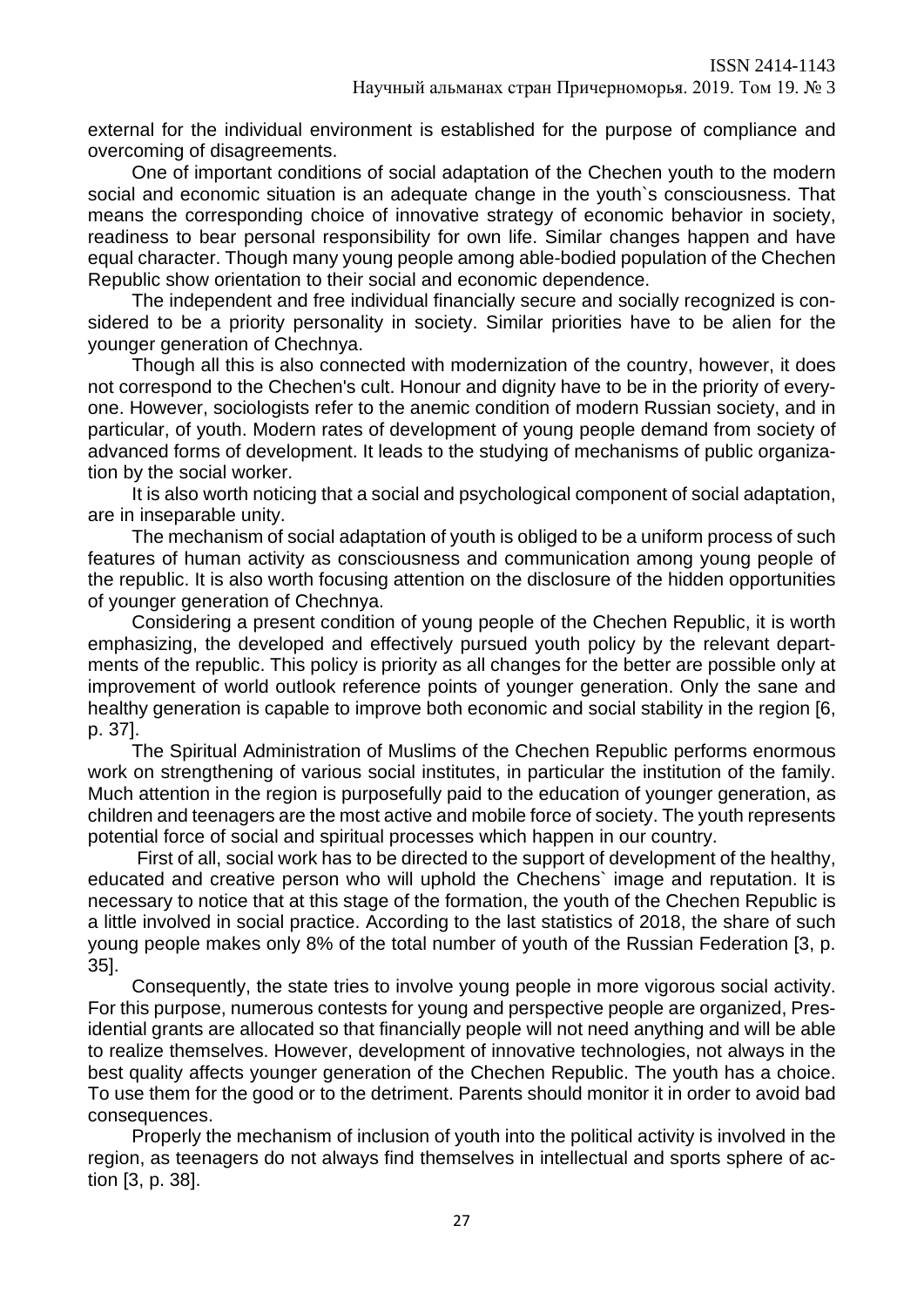The important condition for emergence and effective work of the public youth policy is a partner participation in this process of both youth and pre-adolescent organizations and associations [1, p. 8].

In development and formation of youth policy of the Chechen Republic the tasks of social and economic ways of development of the region concerning transition of economy of the Russian Federation to innovative and strategic objectives of the state youth policy in this direction, implemented in the territory of the Chechen Republic are emphasized.

The big problem in achievement of successful results in this direction is represented by the lack of the so-called approach of program type, and for social workers it is worth working on this problem.

It is worth allocating of a couple of subprogram projects which are developed for improvement of youth policy in the region. These are, first of all, such subprograms as: "Guarantee of implementation of the state program in the sphere of youth policy for 2013-2018" and, of course, "Development of education for 2014-2018".

Perhaps, with the most special moment in this program and target activity of the region, it is possible to emphasize the balance of needs for resources and the possibility of their optimization at implementation of the state program. The subprograms selected by us will only promote identification and elimination of already available problems in such spheres as: education and youth policy of the Chechen Republic.

In general, all force of youth policy of the Chechen Republic is directed to the following:

1) Support of talented youth and development of intellectual activity;

2) Formation of cultural and traditional features of behavior among youth;

- 3) Spiritual and moral education of youth;
- 4) Preventive actions for prevention of extremism and terrorism;

5) Preventive actions for prevention of road traffic accidents;

6) Social adaptation of the Chechen youth;

7) Patriotic education and promotion of a healthy lifestyle in the environment of youth [4, p.19].

For implementation of similar policy numerous events, creative festivals and forums are held in the Chechen Republic. It is also worth noting that in the Chechen Republic there are no orphan homes as well as old people's homes. All necessary conditions for the selfrealization are offered to the citizens with special health needs.

Besides, the corresponding thematic literature is constantly published, materials are published in media so that everyone will be aware and was not deprived. Practically every person has phones, it allows to inform everyone individually. In every possible way, there is an organizational and technical assistance for everyone, for both children's and youth organizations, for associations and clubs.

Today in the Chechen Republic there are about 30 active youth associations. The most massive among them is a youth and public and patriotic movement "Akhmat". Representatives of youth of the Chechen republic, in every possible way participate in interregional, all-Russian and international festivals, educational, innovative forums. At the same time, the analysis of the condition of youth policy of the Chechen Republic confirms existence of the certain problems constraining the performance improvement in this sphere [2, p.119].

For elimination of already existing problems, social workers, first of all, need to realize a complex of the actions aimed at the development of activities in such directions as:

- − formation of civic consciousness, patriotism, friendship of peoples, continuity of traditions and culture of the Chechen Republic among youth;
- − counteraction of distribution of the asocial phenomena among young people of the Chechen Republic;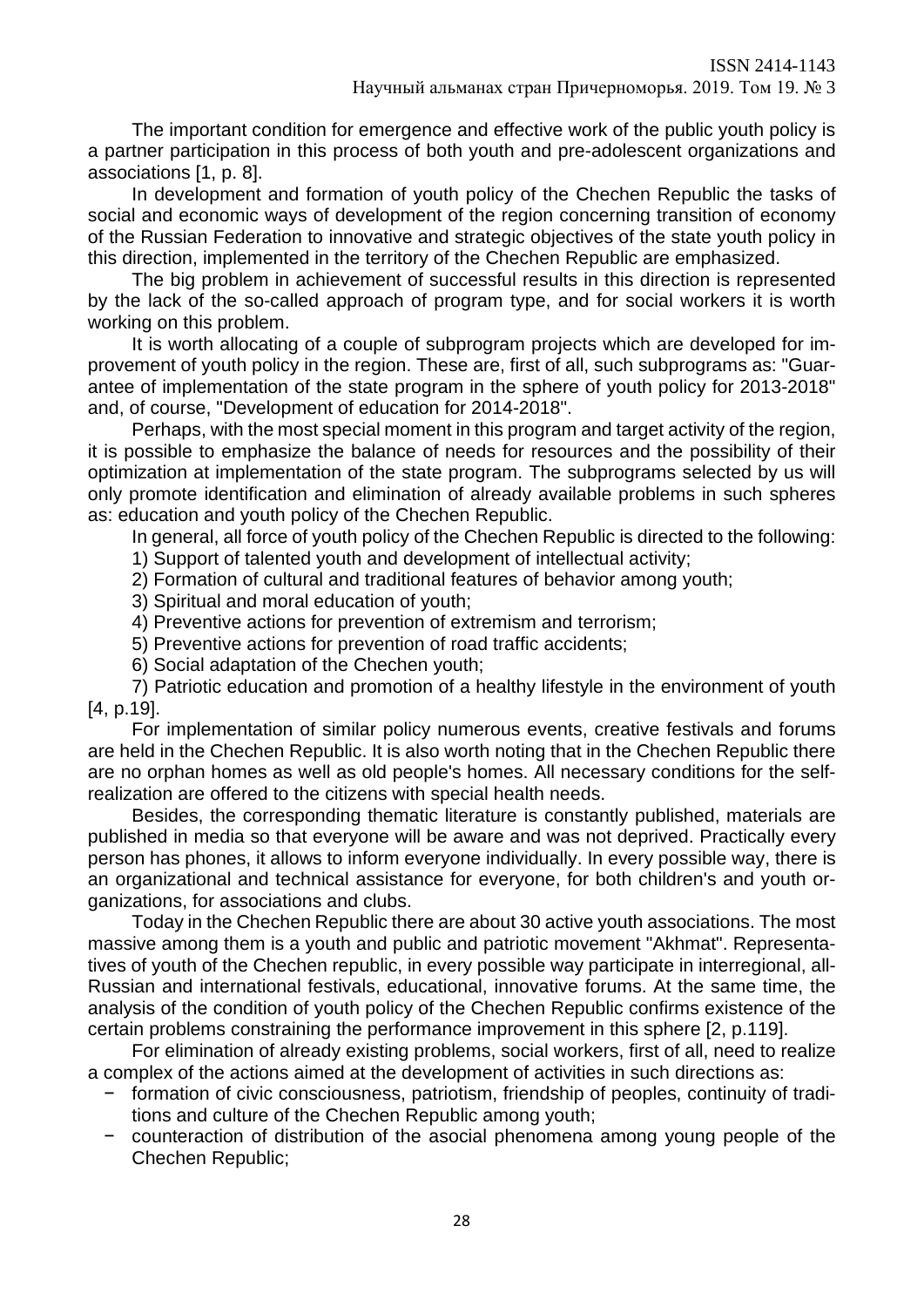− scientific and information support of implementation of youth policy of the Chechen Republic in other directions.

Progress and achievements in implementation of single regional programs, are also caused by application of such social and political technologies as administrative and managerial, educational technologies and technologies of employment. Slow rate of progress of these programs is defined by some factors:

1) insufficient development of technologies of rehabilitation and communicative and information technologies;

2) poor development of information technologies;

3) lack of interregional cooperation in implementation of regional youth policy.

# *Литература*

- 1. *Албеков Х.Н., Ялмаев Р.А.* Современная муниципальная молодежная политика в Чеченской Республике // ФГУ «Science» 2013. № 1. С. 6-9.
- 2. *Витенберг Е.В.* Социально-психологические факторы адаптации к социальным и культурным изменениям. СПб., 1994. С. 16-20.
- 3. *Гусев Г.А.* Социальная адаптация и педагогическая реабилитация несовершеннолетних. М., 1993. С. 5-32.
- 4. *Илаева З.М., Яндарбаева Л.А., Гайрбекова Р.С.* Мотивация и стимулирование трудовой деятельности персонала // ФГУ «Science» 2015. № 1. С. 118-121.
- 5. *Корель Л.В.* Классификация адаптации. Словарь основных понятий. Новосибирск, 1996. С. 12-23.
- 6. *Лисица Е.С.* Проблемы и перспективы общественно-политической активности молодежи Северо-Кавказского федерального округа // Власть. 2012. № 5. С. 37.
- 7. *Саралинова Д.С.* Приоритеты развития молодежной политики Чеченской Республики // Молодой ученый. 2016. № 11. С. 950-957. Электронный ресурс: https://moluch.ru/archive/115/30857/ (дата обращения: 16.07.2019).
- 8. *Силласте Г.К.* Социальная помощь и социальная адаптация детей с ограниченными возможностями. М., 1995. С. 38-40.
- 9. Социальная работа. Российский Энциклопедический словарь / Под общ. ред. Б.Я. Жукова. М., 1997. С. 128-140.
- 10. *Старикова М.А., Кондря Т.И.* Роль социальной работы в России и статус специалиста по социальной работе в обществе // Актуальные вопросы общественных наук: социология, политология, философия, история: сб. статей по материалам X междунар. науч.-практ. конф. Новосибирск: СибАК, 2012. С. 18-40.
- 11. Теория и методика социальной работы (в вопросах и ответах). М., 1997. С. 138- 144.

### *References*

- 1. *Albekov Kh.N., Ialmaev R.A.* Sovremennaia munitsipal'naia molodezhnaia politika v Chechenskoi Respublike. [Modern municipal youth policy in the Chechen Republic]. Federal State Institution "Science" 2013. No. 1. pp. 6-9 (in Russian).
- 2. *Vitenberg E.V.* Sotsial'no-psikhologicheskie faktory adaptatsii k sotsial'nym i kul'turnym izmeneniiam. [Social and psychological factors of adaptation to the social and cultural changes]. Saint Petersburg. 1994. pp. 16-20 (in Russian).
- 3. *Gusev G.A.* Sotsial'naia adaptatsiia i pedagogicheskaia reabilitatsiia nesovershennoletnikh. [Social adaptation and pedagogical rehabilitation of minors]. Moscow. 1993. pp. 5-32 (in Russian).